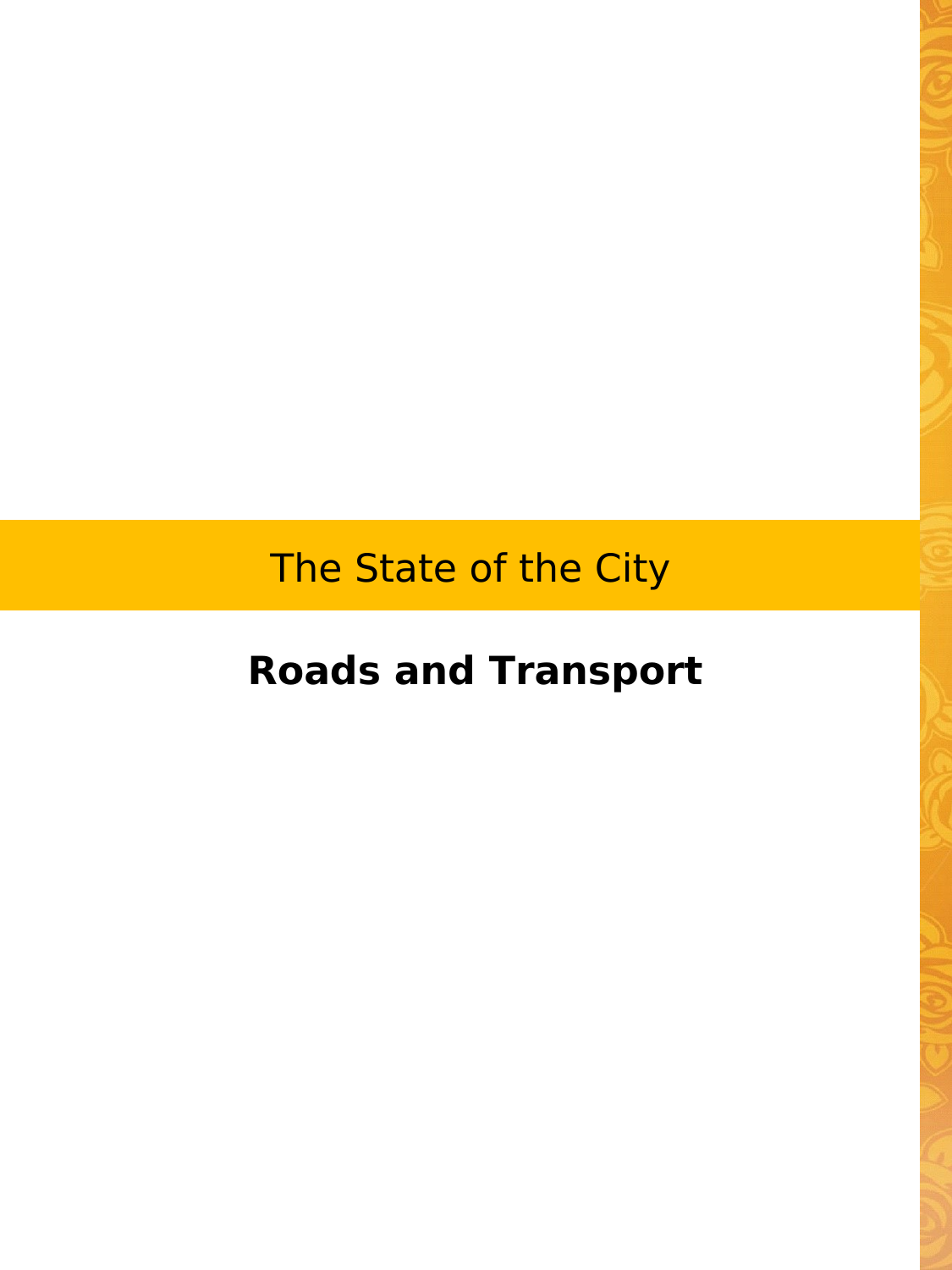## **PROBLEMS**

• The Comprehensive Mobility Plan exists only on paper. The government keeps announcing projects that are not in the plan, and ignoring the ones that are.

• BBMP and BDA have been slow to develop Priority Corridors (BIG 10, Outer Ring Road), and redevelop key entry points to the city. As a result, vehicles don't choose to stay on arterial roads.

• Infrastructure development is extremely slow, and work-zone management is absent. Road surface quality is extremely poor - a standard design manual for public infrastructure is needed.

• Corruption is rampant. Kickbacks in public works are scaring away skilled contractors, and slowing down most works.

• There is over-emphasis on private vehicular movement in Budgets. Walkable footpaths exist only on a handful of streets. The bus fleet is less than half of what it should be.

• Transferring between buses is difficult and expensive. The TTMCs are in the wrong locations, and ticket prices impose a penalty on those switching buses.

• Parking policies and management exist only on paper.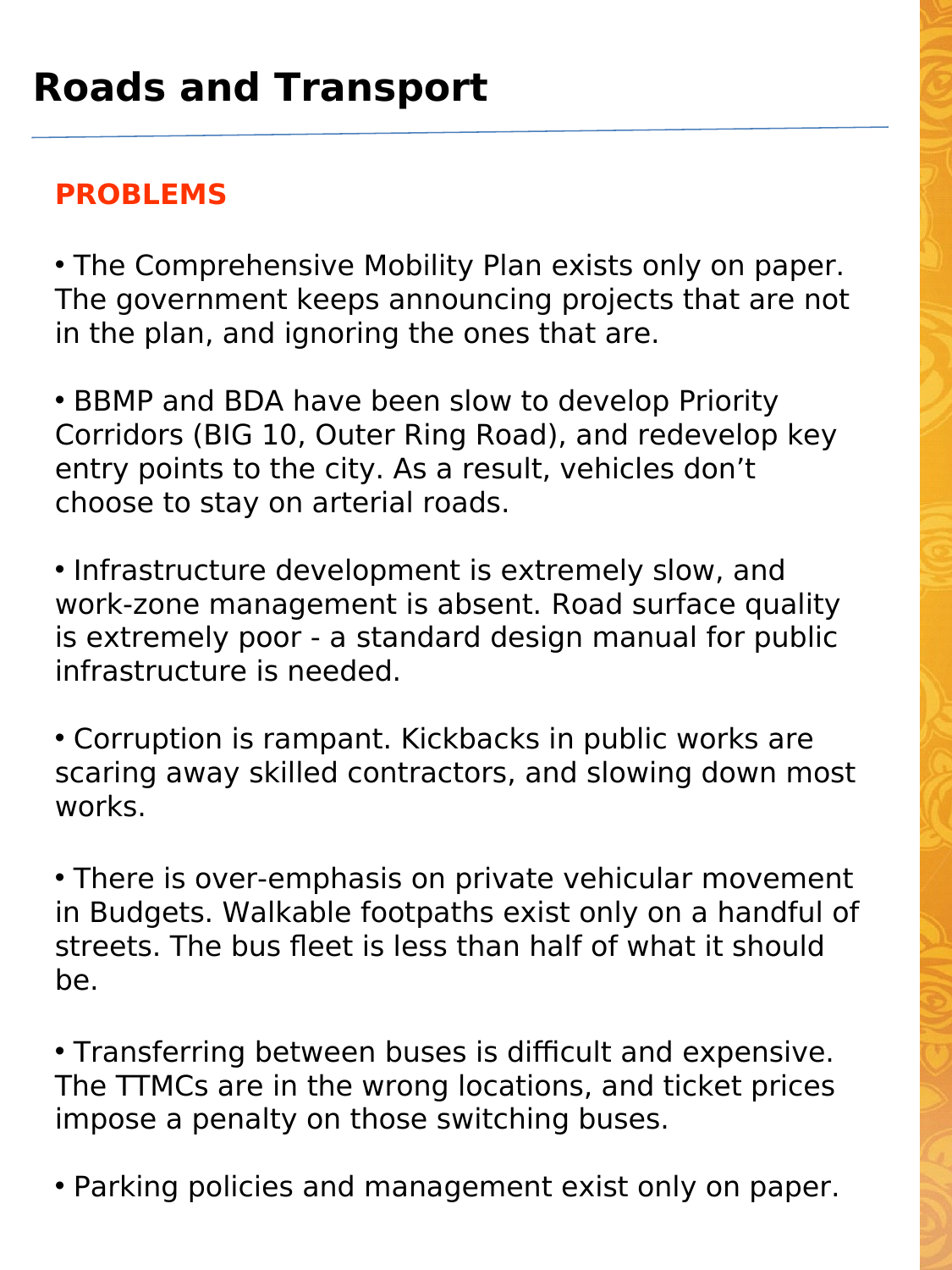## **+ HOPEFUL SIGNS**

• After the introduction of the Big10 system, BMTC understands that direction-orientation is vital for its financial performance. There is better logic now in deciding where to deploy new buses.

• After some initial reluctance in taking up such works, BBMP is now showing off its better roads as examples of its achievement. This should make it easier to push the city to adopt better designs for all roads.

• Cyclists and bus passengers are getting some of the attention that they need. Bus lanes are patchy, but the thinking behind them is in place. DULT is making efforts to bring some non-motorised solutions to the city, and also to advocate properly priced public parking.

• The government seems willing to take up commuter rail connectivity to nearby towns.

• BTP is the first fully-digital traffic police force in the country. Its second-generation control room has been operational fairly smoothly.

• Station access plans for Metro stations are being developed by BMLTA. Ideally, this should be done for the large bus terminals as well, and in collaboration with BBMP.